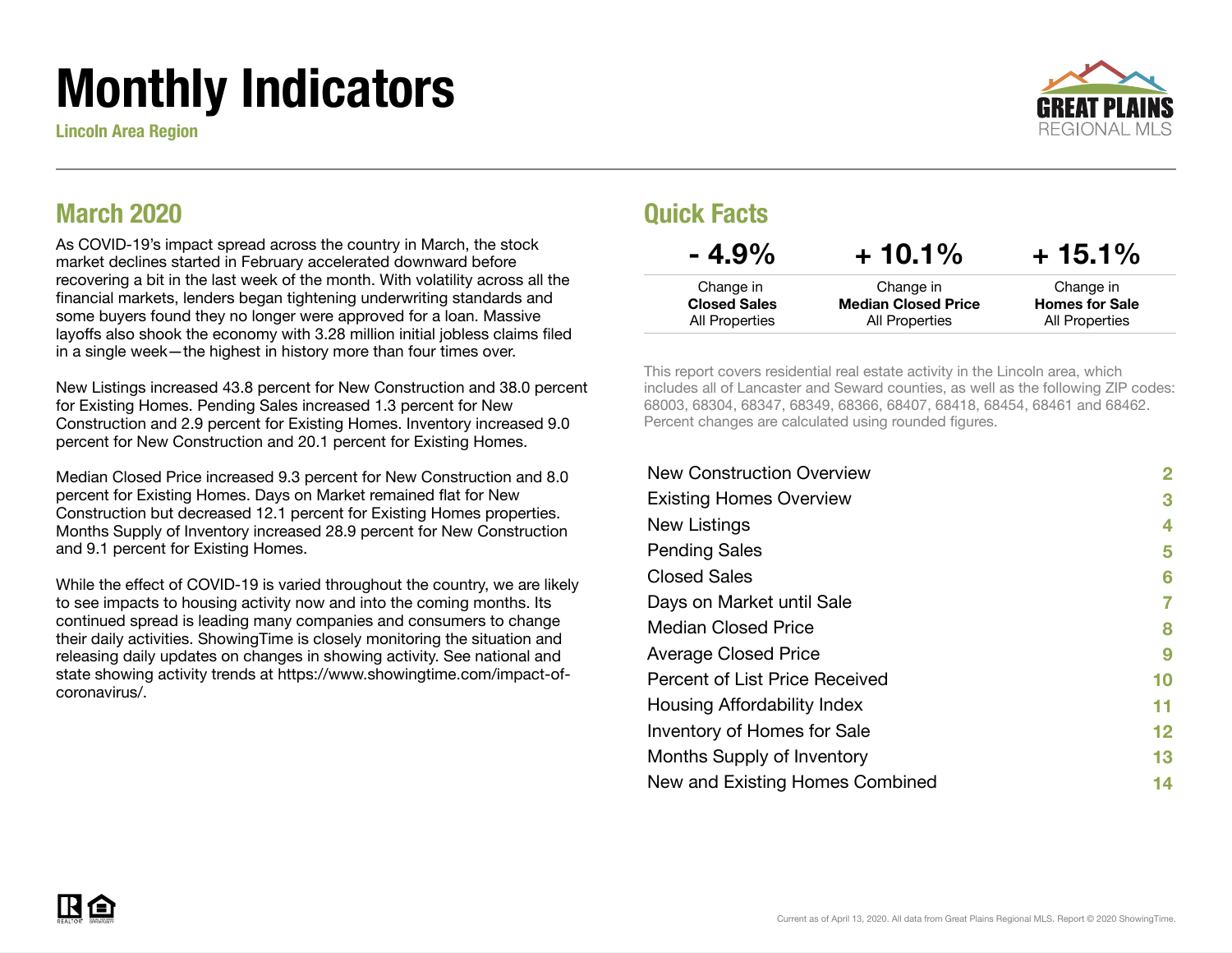#### New Construction Overview

Key metrics by report month and for year-to-date (YTD) starting from the first of the year. New Construction properties only.



| <b>Key Metrics</b>                    | <b>Historical Sparkbars</b>                                        | 3-2019    | 3-2020    | % Change | <b>YTD 2019</b> | <b>YTD 2020</b> | % Change |
|---------------------------------------|--------------------------------------------------------------------|-----------|-----------|----------|-----------------|-----------------|----------|
| <b>New Listings</b>                   | $3 - 2019$<br>$9 - 2019$<br>$3 - 2020$<br>$3 - 2018$<br>$9 - 2018$ | 96        | 138       | $+43.8%$ | 321             | 386             | $+20.2%$ |
| <b>Pending Sales</b>                  | $3 - 2019$<br>$3 - 2020$<br>$3 - 2018$<br>$9 - 2018$<br>$9 - 2019$ | 75        | 76        | $+1.3%$  | 203             | 203             | 0.0%     |
| <b>Closed Sales</b>                   | $9 - 2019$<br>$3 - 2020$<br>$3 - 2018$<br>$9 - 2018$<br>$3 - 2019$ | 75        | 56        | $-25.3%$ | 165             | 143             | $-13.3%$ |
| Days on Market until Sale             | $3 - 2019$<br>$3 - 2018$<br>$9 - 2018$<br>$9 - 2019$<br>$3 - 2020$ | 52        | 52        | 0.0%     | 48              | 61              | $+27.1%$ |
| <b>Median Closed Price</b>            | $3 - 2018$<br>$9 - 2018$<br>$3 - 2019$<br>$9 - 2019$<br>$3 - 2020$ | \$295,000 | \$322,500 | $+9.3%$  | \$299,475       | \$319,900       | $+6.8%$  |
| <b>Average Closed Price</b>           | $3 - 2018$<br>$3 - 2019$<br>$9 - 2019$<br>$3 - 2020$<br>$9 - 2018$ | \$312,358 | \$348,620 | $+11.6%$ | \$304,923       | \$333,842       | $+9.5%$  |
| <b>Percent of List Price Received</b> | $3 - 2018$<br>$9 - 2018$<br>$3 - 2019$<br>$9 - 2019$<br>$3 - 2020$ | 100.5%    | 101.5%    | $+1.0%$  | 100.4%          | 101.0%          | $+0.6%$  |
| <b>Housing Affordability Index</b>    | $9 - 2018$<br>$3 - 2019$<br>$3 - 2018$<br>$9 - 2019$<br>$3 - 2020$ | 109       | 105       | $-3.7%$  | 107             | 106             | $-0.9%$  |
| <b>Inventory of Homes for Sale</b>    | $3 - 2018$<br>$9 - 2018$<br>$3 - 2019$<br>$9 - 2019$<br>$3 - 2020$ | 290       | 316       | $+9.0%$  |                 |                 |          |
| <b>Months Supply of Inventory</b>     | $3 - 2018$<br>$9 - 2018$<br>$3 - 2019$<br>$9 - 2019$<br>$3 - 2020$ | 4.5       | 5.8       | $+28.9%$ |                 |                 |          |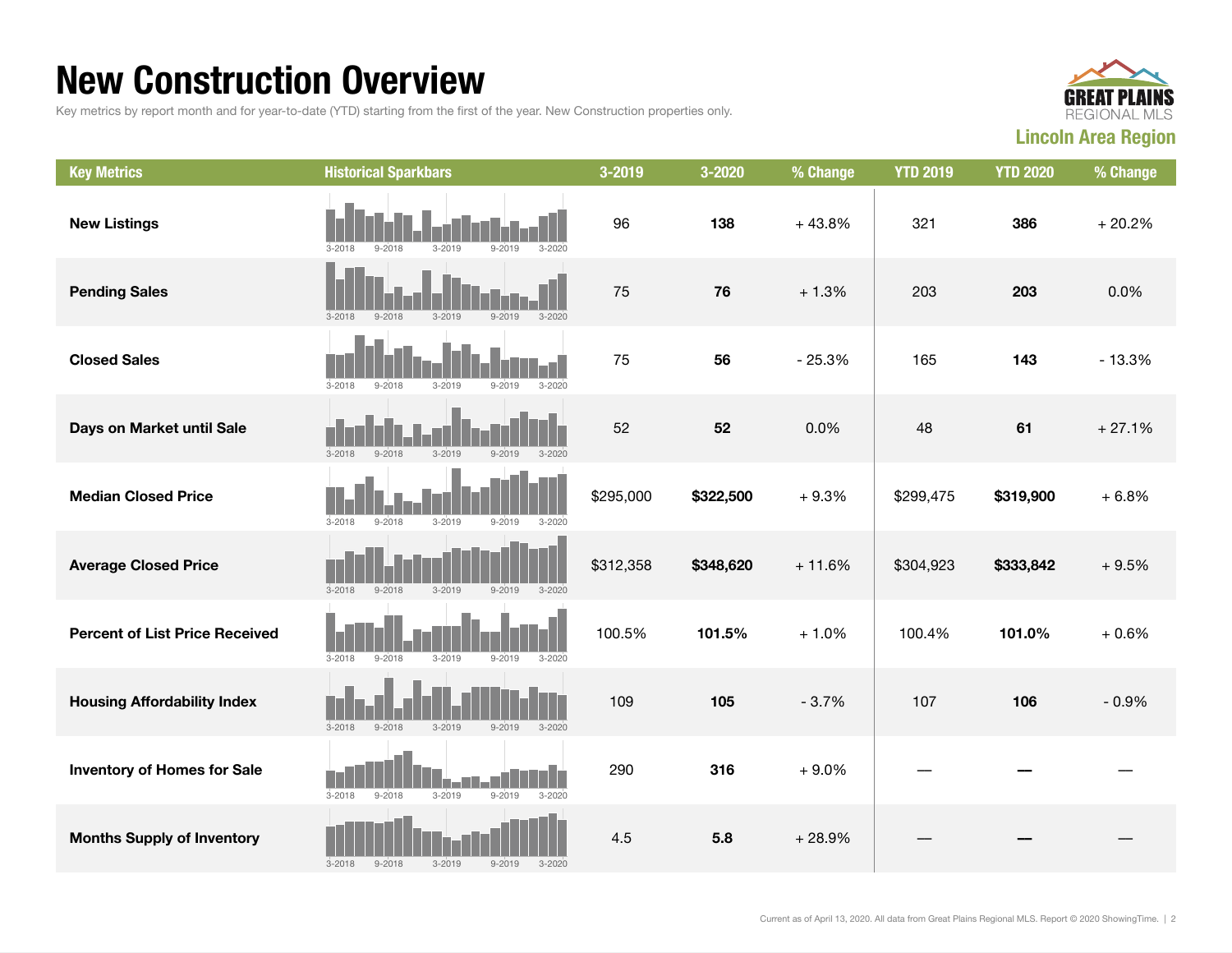## Existing Homes Overview

Key metrics by report month and for year-to-date (YTD) starting from the first of the year. Existing Homes properties only.



| <b>Key Metrics</b>                    | <b>Historical Sparkbars</b>                                        | 3-2019    | 3-2020    | % Change | <b>YTD 2019</b> | <b>YTD 2020</b> | % Change |
|---------------------------------------|--------------------------------------------------------------------|-----------|-----------|----------|-----------------|-----------------|----------|
| <b>New Listings</b>                   | $3 - 2018$<br>$9 - 2018$<br>$3 - 2019$<br>$9 - 2019$<br>$3 - 2020$ | 374       | 516       | $+38.0%$ | 1,044           | 1,201           | $+15.0%$ |
| <b>Pending Sales</b>                  | $3 - 2018$<br>$9 - 2018$<br>$3 - 2019$<br>$3 - 2020$<br>$9 - 2019$ | 342       | 352       | $+2.9%$  | 913             | 987             | $+8.1%$  |
| <b>Closed Sales</b>                   | $3 - 2018$<br>$9 - 2018$<br>$3 - 2019$<br>$9 - 2019$<br>$3 - 2020$ | 291       | 292       | $+0.3%$  | 738             | 760             | $+3.0%$  |
| Days on Market until Sale             | $3 - 2018$<br>$9 - 2018$<br>$3 - 2019$<br>$9 - 2019$<br>$3 - 2020$ | 33        | 29        | $-12.1%$ | 34              | 29              | $-14.7%$ |
| <b>Median Closed Price</b>            | $3 - 2018$<br>$9 - 2018$<br>$3 - 2019$<br>$9 - 2019$<br>$3 - 2020$ | \$174,000 | \$188,000 | $+8.0%$  | \$172,250       | \$183,625       | $+6.6%$  |
| <b>Average Closed Price</b>           | $3 - 2018$<br>$9 - 2018$<br>$3 - 2019$<br>$9 - 2019$<br>$3 - 2020$ | \$205,647 | \$215,060 | $+4.6%$  | \$203,280       | \$213,937       | $+5.2%$  |
| <b>Percent of List Price Received</b> | $3 - 2018$<br>$9 - 2018$<br>$3 - 2019$<br>$9 - 2019$<br>$3 - 2020$ | 98.0%     | 98.9%     | $+0.9%$  | 97.8%           | 98.1%           | $+0.3%$  |
| <b>Housing Affordability Index</b>    | $3 - 2018$<br>$9 - 2018$<br>$3 - 2019$<br>$9 - 2019$<br>$3 - 2020$ | 185       | 180       | $-2.7%$  | 186             | 184             | $-1.1%$  |
| <b>Inventory of Homes for Sale</b>    | $3 - 2018$<br>$9 - 2018$<br>$3 - 2019$<br>$9 - 2019$<br>$3 - 2020$ | 359       | 431       | $+20.1%$ |                 |                 |          |
| <b>Months Supply of Inventory</b>     | $3 - 2018$<br>$9 - 2018$<br>$3 - 2019$<br>$9 - 2019$<br>$3 - 2020$ | 1.1       | $1.2$     | $+9.1%$  |                 |                 |          |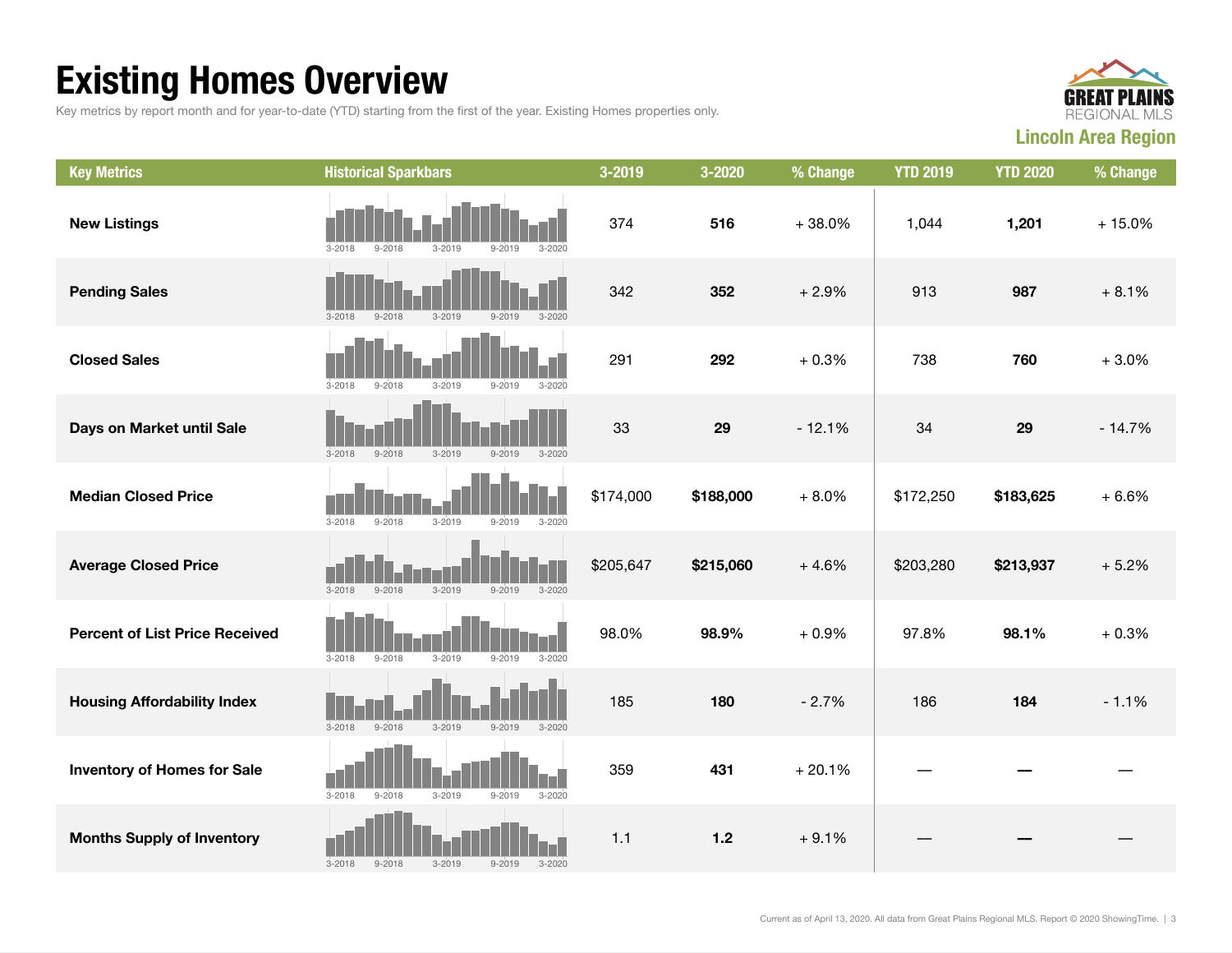## New Listings

A count of the properties that have been newly listed on the market in a given month.





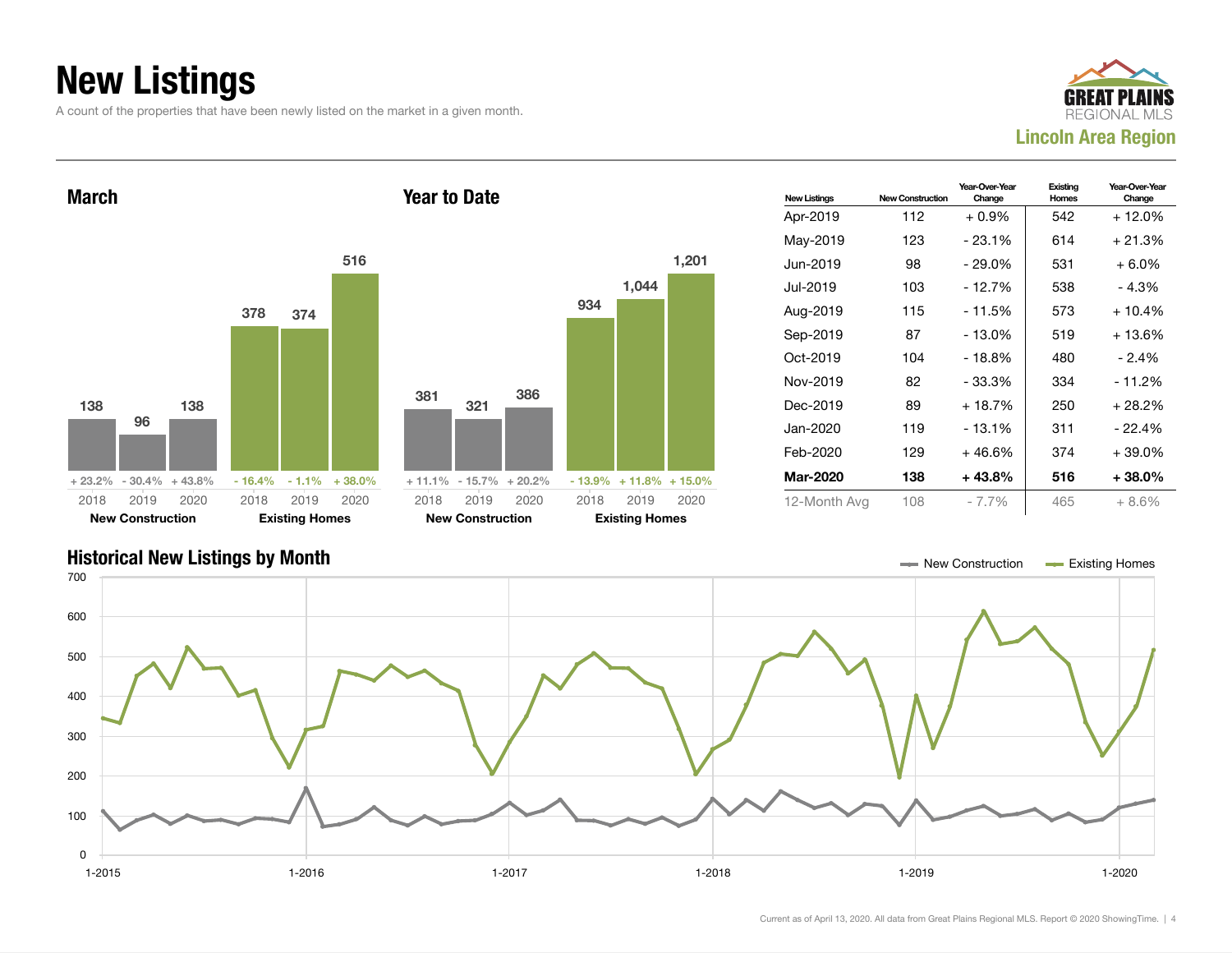#### Pending Sales

A count of the properties on which offers have been accepted in a given month.





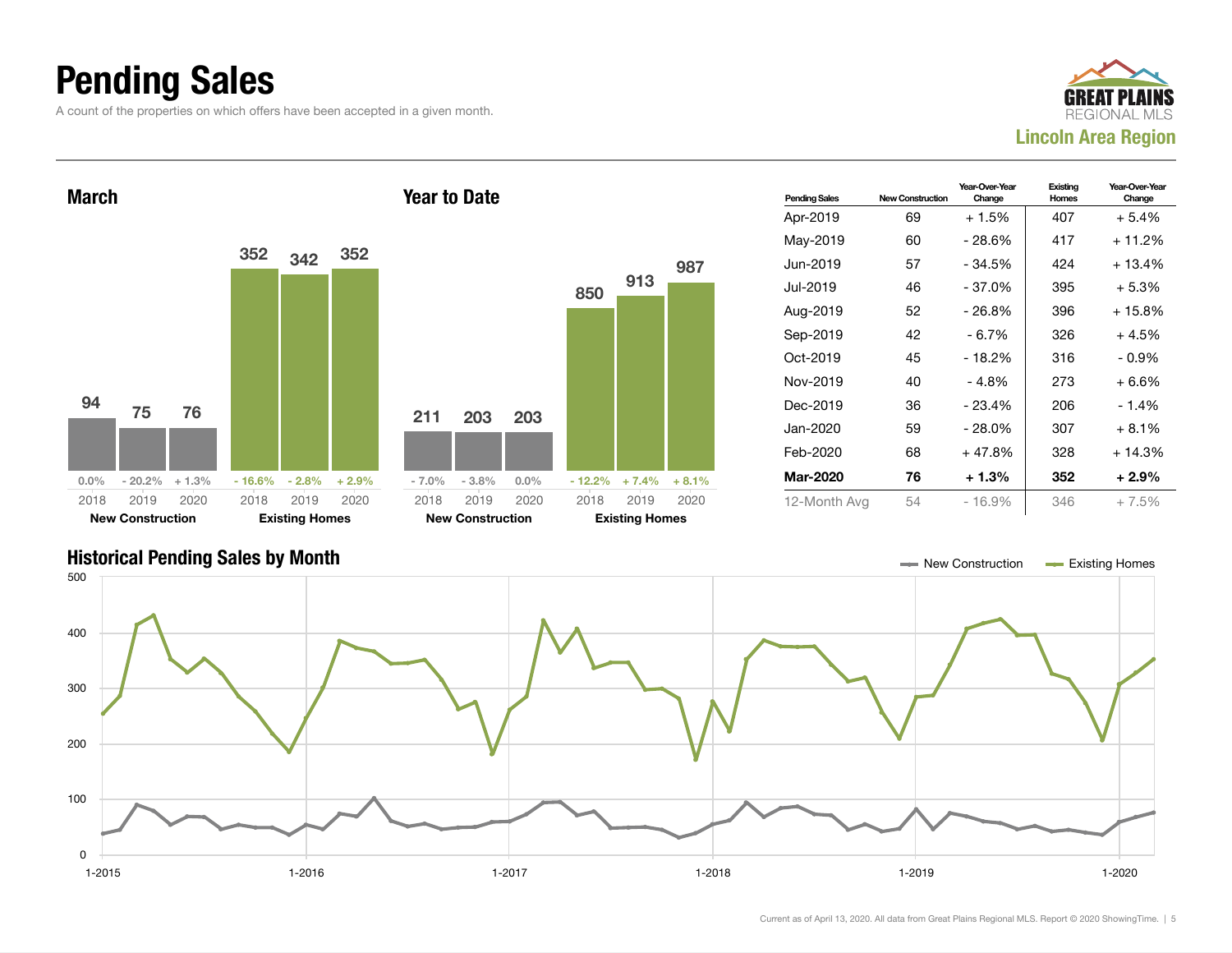#### Closed Sales

A count of the actual sales that closed in a given month.





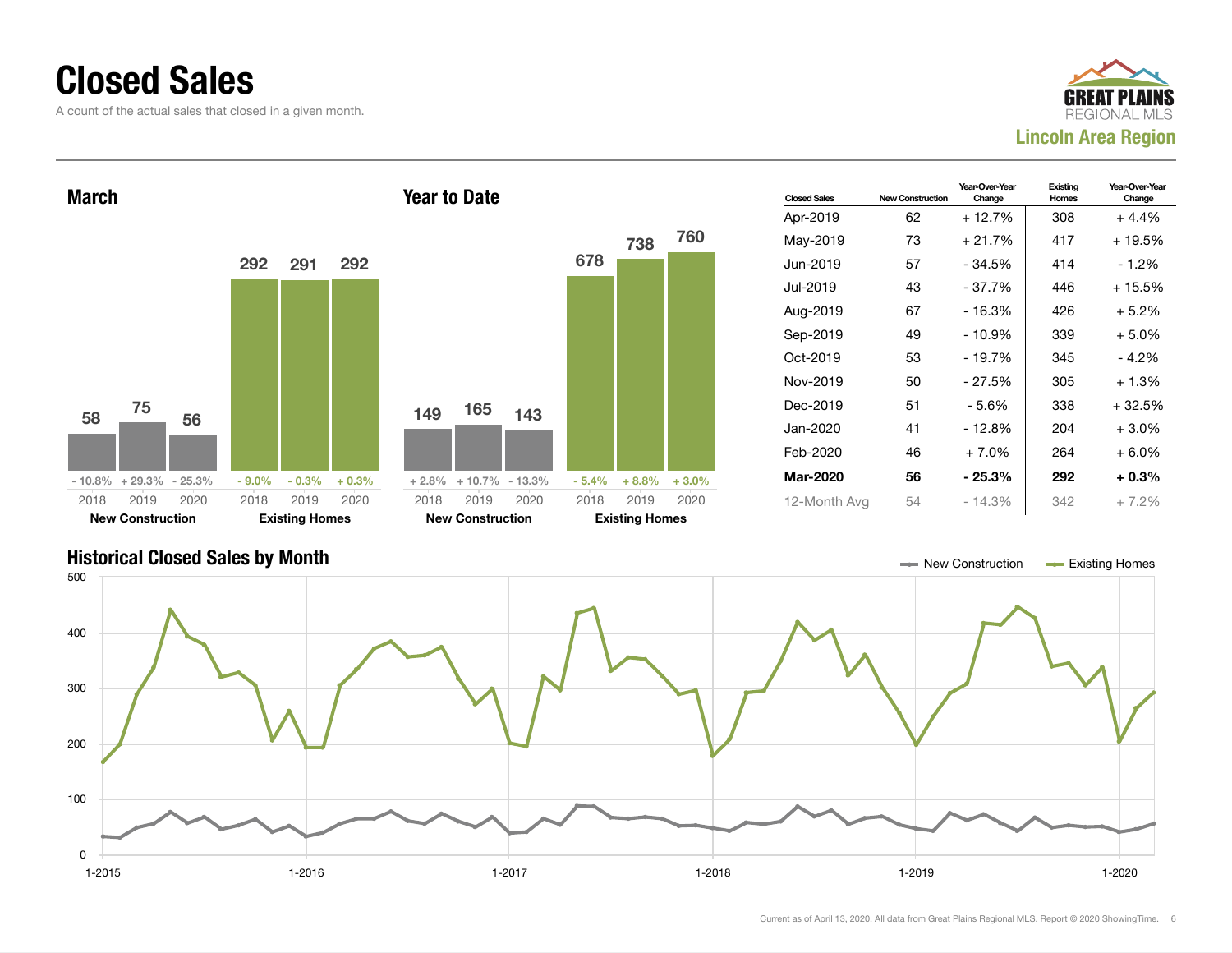#### Days on Market until Sale

Average number of days between when a property is listed and when an offer is accepted in a given month.





| Days on Market | <b>New Construction</b> | Year-Over-Year<br>Change | Existing<br>Homes | Year-Over-Year<br>Change |
|----------------|-------------------------|--------------------------|-------------------|--------------------------|
| Apr-2019       | 79                      | $+25.4%$                 | 26                | + 8.3%                   |
| May-2019       | 62                      | $+24.0%$                 | 19                | $0.0\%$                  |
| Jun-2019       | 49                      | - 7.5%                   | 20                | $+17.6%$                 |
| Jul-2019.      | 45                      | - 34.8%                  | 15                | $+15.4%$                 |
| Aug-2019       | 55                      | $+5.8\%$                 | 19                | $+11.8%$                 |
| Sep-2019       | 53                      | $-17.2%$                 | 17                | - 10.5%                  |
| $Oct-2019$     | 63                      | $+16.7%$                 | 21                | $-4.5%$                  |
| Nov-2019       | 75                      | $+108.3%$                | 21                | $0.0\%$                  |
| Dec-2019       | 62                      | $+10.7%$                 | 29                | - 9.4%                   |
| Jan-2020       | 60                      | $+57.9%$                 | 29                | - 19.4%                  |
| Feb-2020       | 71                      | $+42.0%$                 | 29                | $-12.1%$                 |
| Mar-2020       | 52                      | $0.0\%$                  | 29                | - 12.1%                  |
| 12-Month Avg*  | 61                      | $+14.3%$                 | 22                | $-2.5%$                  |

Historical Days on Market until Sale by Month New York New York New York New Construction Access Existing Homes

\* Days on Market for all properties from April 2019 through March 2020. This is not the average of the individual figures above.

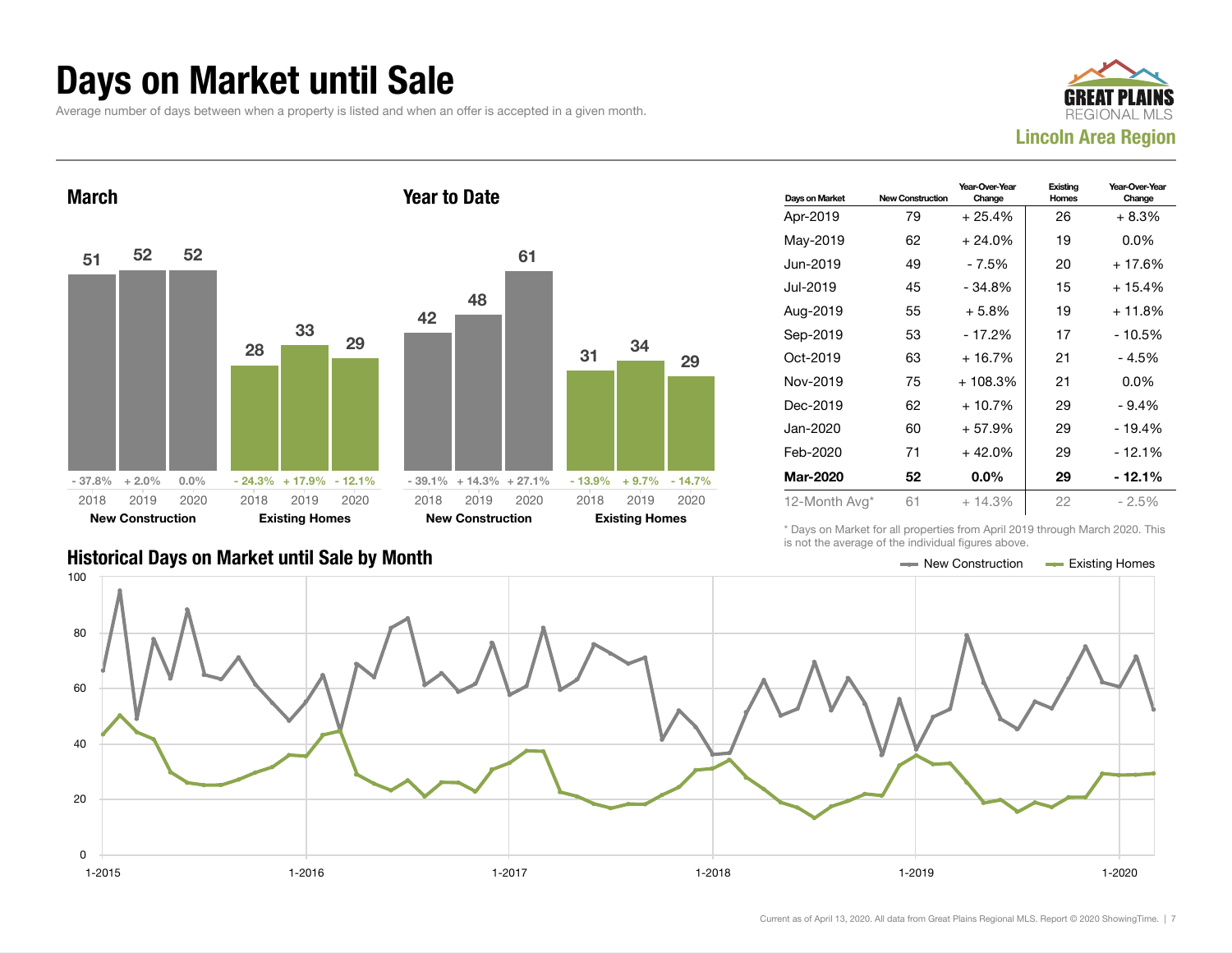#### Median Closed Price

Point at which half of the sales sold for more and half sold for less, not accounting for seller concessions, in a given month.



March \$303,248 \$295,000 \$322,500  $+8.2\%$  - 2.7% + 9.3% \$179,000 \$174,000 \$188,000  $+ 14.4\% - 2.8\%$ 2018 New Construction 2019 2020 2018 **Existing Ho** 2019 Year to Date \$300,000 \$299,475 2018 New Construction

| <b>Median Closed Price</b> | <b>New Construction</b> | Year-Over-Year<br>Change | Existing<br>Homes | Year-Over-Year<br>Change |
|----------------------------|-------------------------|--------------------------|-------------------|--------------------------|
| Apr-2019                   | \$330,750               | + 9.2%                   | \$185,000         | + 2.8%                   |
| May-2019                   | \$304,500               | $+7.4%$                  | \$187,500         | + 4.2%                   |
| Jun-2019                   | \$295.779               | - 3.6%                   | \$200,000         | + 4.7%                   |
| Jul-2019                   | \$302,000               | - 5.6%                   | \$200,000         | + 8.3%                   |
| Aug-2019                   | \$316,900               | $+6.4%$                  | \$189,900         | + 2.6%                   |
| Sep-2019                   | \$315,000               | + 14.5%                  | \$199.900         | $+11.1%$                 |
| Oct-2019                   | \$321,800               | $+9.6%$                  | \$192,000         | + 7.9%                   |
| Nov-2019                   | \$327,818               | + 16.0%                  | \$181,500         | $+0.8\%$                 |
| Dec-2019                   | \$309,900               | $+11.5%$                 | \$190,000         | + 5.6%                   |
| Jan-2020                   | \$317,900               | $+5.5%$                  | \$187,500         | + 6.5%                   |
| Feb-2020                   | \$318,224               | $+9.1%$                  | \$178,500         | + 5.6%                   |
| <b>Mar-2020</b>            | \$322,500               | $+9.3%$                  | \$188,000         | + 8.0%                   |
| 12-Month Avg*              | \$314,989               | + 8.2%                   | \$190,000         | $+5.6\%$                 |

\* Median Closed Price for all properties from April 2019 through March 2020. This is not the average of the individual figures above.

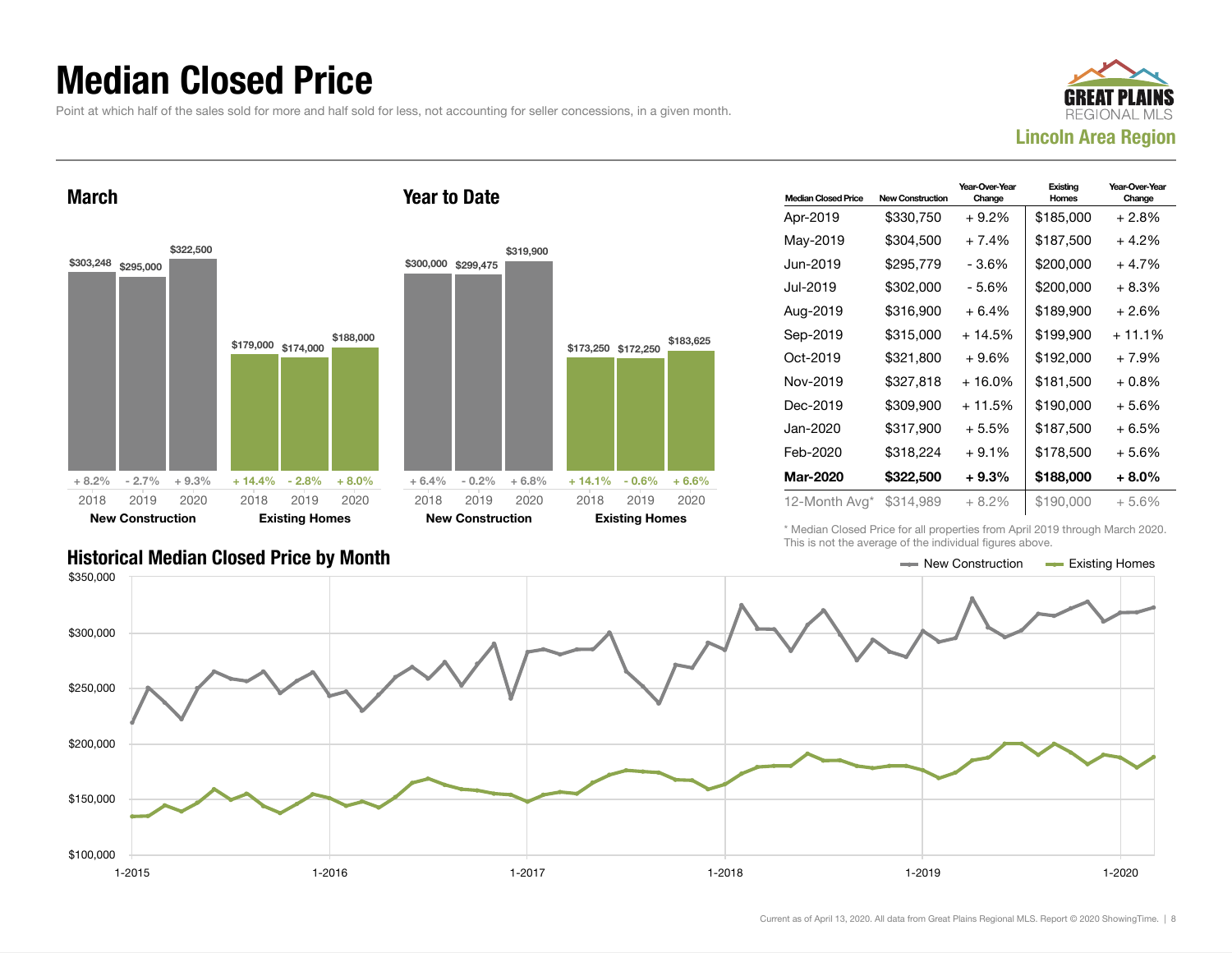#### Average Closed Price

Average sales price for all closed sales, not accounting for seller concessions, in a given month.



March



Year to Date

| <b>Average Closed Price</b> | <b>New Construction</b> | Year-Over-Year<br>Change | Existing<br>Homes | Year-Over-Year<br>Change |
|-----------------------------|-------------------------|--------------------------|-------------------|--------------------------|
| Apr-2019                    | \$320,708               | $+8.4%$                  | \$206,849         | $-2.2\%$                 |
| May-2019                    | \$315,621               | $+0.4%$                  | \$218,820         | $-0.9\%$                 |
| Jun-2019.                   | \$325,300               | $+5.9%$                  | \$246.499         | $+10.1%$                 |
| Jul-2019                    | \$315,441               | $-2.9%$                  | \$223,238         | +3.9%                    |
| Aug-2019                    | \$312,565               | - 3.8%                   | \$220,563         | - 1.5%                   |
| Sep-2019                    | \$323,980               | + 15.8%                  | \$231,504         | $+8.0\%$                 |
| Oct-2019                    | \$337,552               | $+10.6%$                 | \$221.533         | $+12.3%$                 |
| Nov-2019                    | \$332,739               | + 12.5%                  | \$213,486         | $+2.5%$                  |
| Dec-2019                    | \$319,329               | $+4.2%$                  | \$221,587         | + 9.3%                   |
| Jan-2020                    | \$322.662               | $+7.9%$                  | \$209.513         | $+3.0\%$                 |
| Feb-2020                    | \$325,817               | $+9.2\%$                 | \$216,113         | $+7.9%$                  |
| Mar-2020                    | \$348,620               | + 11.6%                  | \$215,060         | + 4.6%                   |
| 12-Month Avg*               | \$324,691               | $+5.9%$                  | \$221,582         | $+4.6%$                  |

Historical Average Closed Price by Month **New Construction Average Closed Price by Month** New Construction **New Construction** 

\* Average Closed Price for all properties from April 2019 through March 2020. This is not the average of the individual figures above.

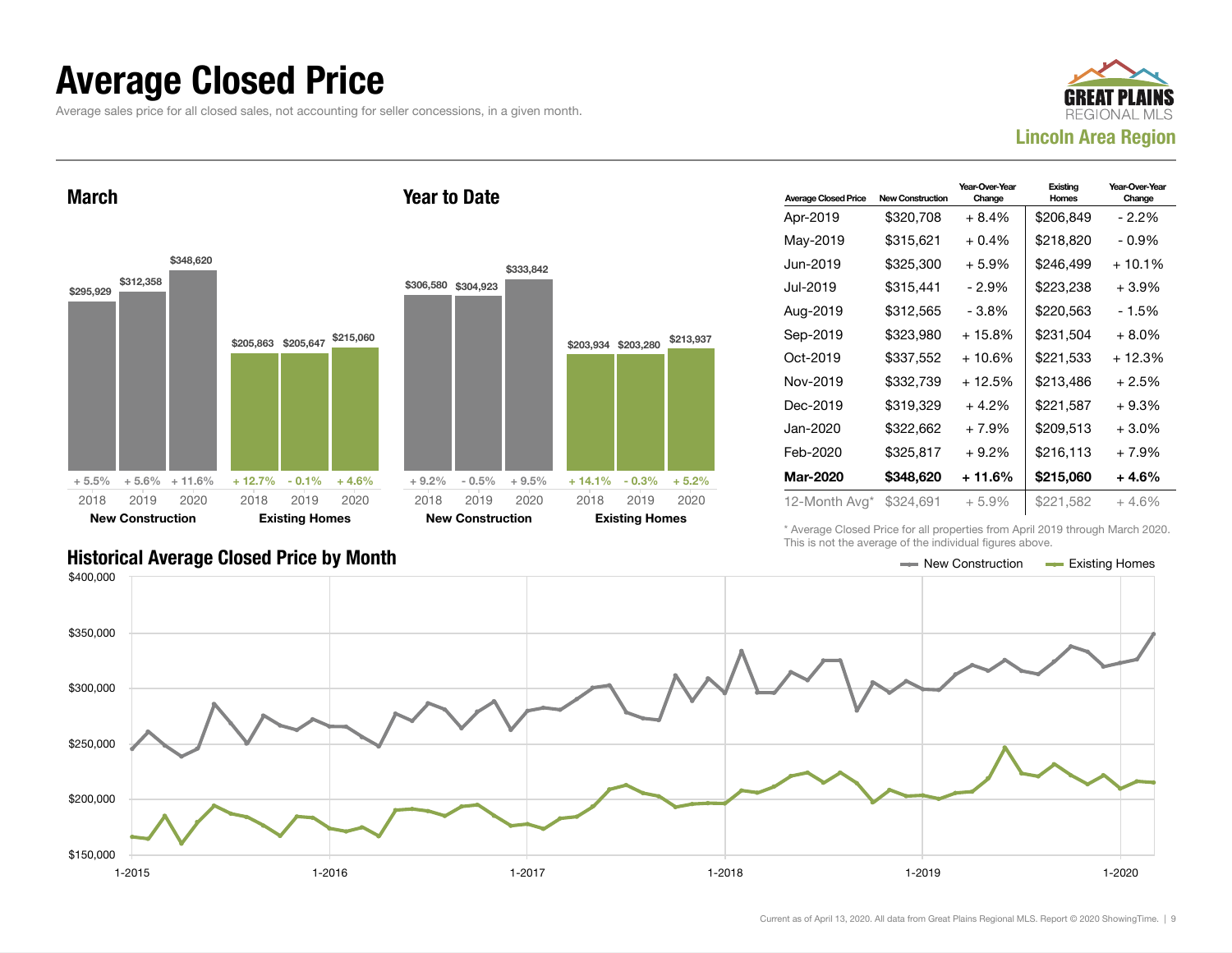#### Percent of List Price Received

Percentage found when dividing a property's sales price by its most recent list price, then taking the average for all properties sold in a given month, not accounting for seller concessions.





| <b>Historical Percent of List Price Received by Month</b> | — New Construction | <b>Existing Homes</b> |
|-----------------------------------------------------------|--------------------|-----------------------|

| Pct. of List Price<br>Received | <b>New Construction</b> | Year-Over-Year<br>Change | Existing<br><b>Homes</b> | Year-Over-Year<br>Change |
|--------------------------------|-------------------------|--------------------------|--------------------------|--------------------------|
| Apr-2019                       | 100.5%                  | $+0.4%$                  | 98.4%                    | $-0.7%$                  |
| May-2019                       | 101.3%                  | + 0.7%                   | 99.5%                    | $-0.4%$                  |
| Jun-2019                       | 100.9%                  | $+0.2\%$                 | 99.4%                    | $+0.1%$                  |
| Jul-2019                       | 100.2%                  | $-0.5%$                  | 98.9%                    | $-0.7%$                  |
| Aug-2019                       | 100.1%                  | - 0.3%                   | 98.4%                    | - 0.8%                   |
| Sep-2019                       | 101.2%                  | $+0.1%$                  | 98.3%                    | $-0.6%$                  |
| Oct-2019                       | 100.4%                  | $-0.7%$                  | 98.2%                    | $+0.3%$                  |
| Nov-2019                       | 100.6%                  | + 0.9%                   | 97.9%                    | $+0.1%$                  |
| Dec-2019                       | 100.6%                  | $+0.4%$                  | 97.8%                    | + 0.5%                   |
| Jan-2020                       | 100.3%                  | $+0.1%$                  | 97.5%                    | $-0.2\%$                 |
| Feb-2020                       | 101.0%                  | + 0.5%                   | 97.6%                    | $-0.1\%$                 |
| Mar-2020                       | 101.5%                  | + 1.0%                   | 98.9%                    | + 0.9%                   |
| 12-Month Avg*                  | 100.7%                  | $+0.2\%$                 | 98.5%                    | $-0.2\%$                 |

\* Pct. of List Price Received for all properties from April 2019 through March 2020. This is not the average of the individual figures above.

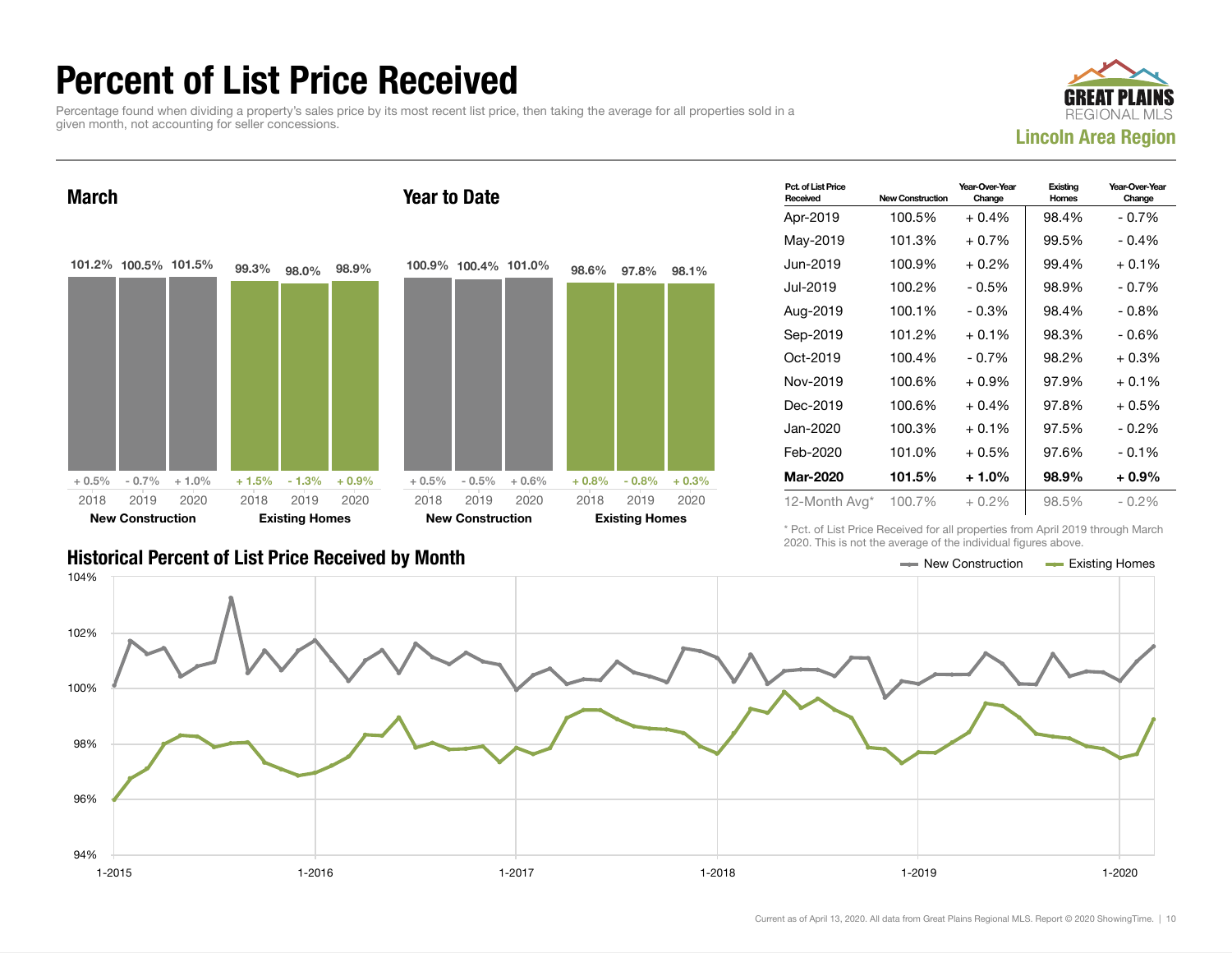## Housing Affordability Index

This index measures housing affordability for the region. For example, an index of 120 means the median household income is 120% of what is necessary to qualify for the median-priced home under prevailing interest rates. A higher number means greater affo





| <b>Affordability Index</b> | <b>New Construction</b> | Year-Over-Year<br>Change | Existing<br>Homes | Year-Over-Year<br>Change |
|----------------------------|-------------------------|--------------------------|-------------------|--------------------------|
| Apr-2019                   | 98                      | - 4.9%                   | 175               | $+1.2%$                  |
| May-2019                   | 106                     | - 3.6%                   | 173               | $0.0\%$                  |
| Jun-2019                   | 109                     | $+6.9\%$                 | 162               | - 1.2%                   |
| Jul-2019                   | 109                     | $+11.2%$                 | 165               | - 2.9%                   |
| Aug-2019                   | 109                     | $+3.8\%$                 | 182               | $+7.7%$                  |
| Sep-2019                   | 108                     | - 5.3%                   | 171               | - 1.7%                   |
| Oct-2019                   | 107                     | $+10.3%$                 | 180               | + 12.5%                  |
| Nov-2019                   | 103                     | $0.0\%$                  | 186               | + 15.5%                  |
| Dec-2019                   | 109                     | - 3.5%                   | 178               | $+1.7%$                  |
| Jan-2020                   | 106                     | $+1.9%$                  | 180               | $+0.6%$                  |
| Feb-2020                   | 106                     | - 2.8%                   | 189               | $0.0\%$                  |
| <b>Mar-2020</b>            | 105                     | - 3.7%                   | 180               | $-2.7\%$                 |
| 12-Month Avg               | 106                     | $0.0\%$                  | 177               | $+2.3%$                  |

#### Historical Housing Affordability Index by Month New Construction Existing Homes

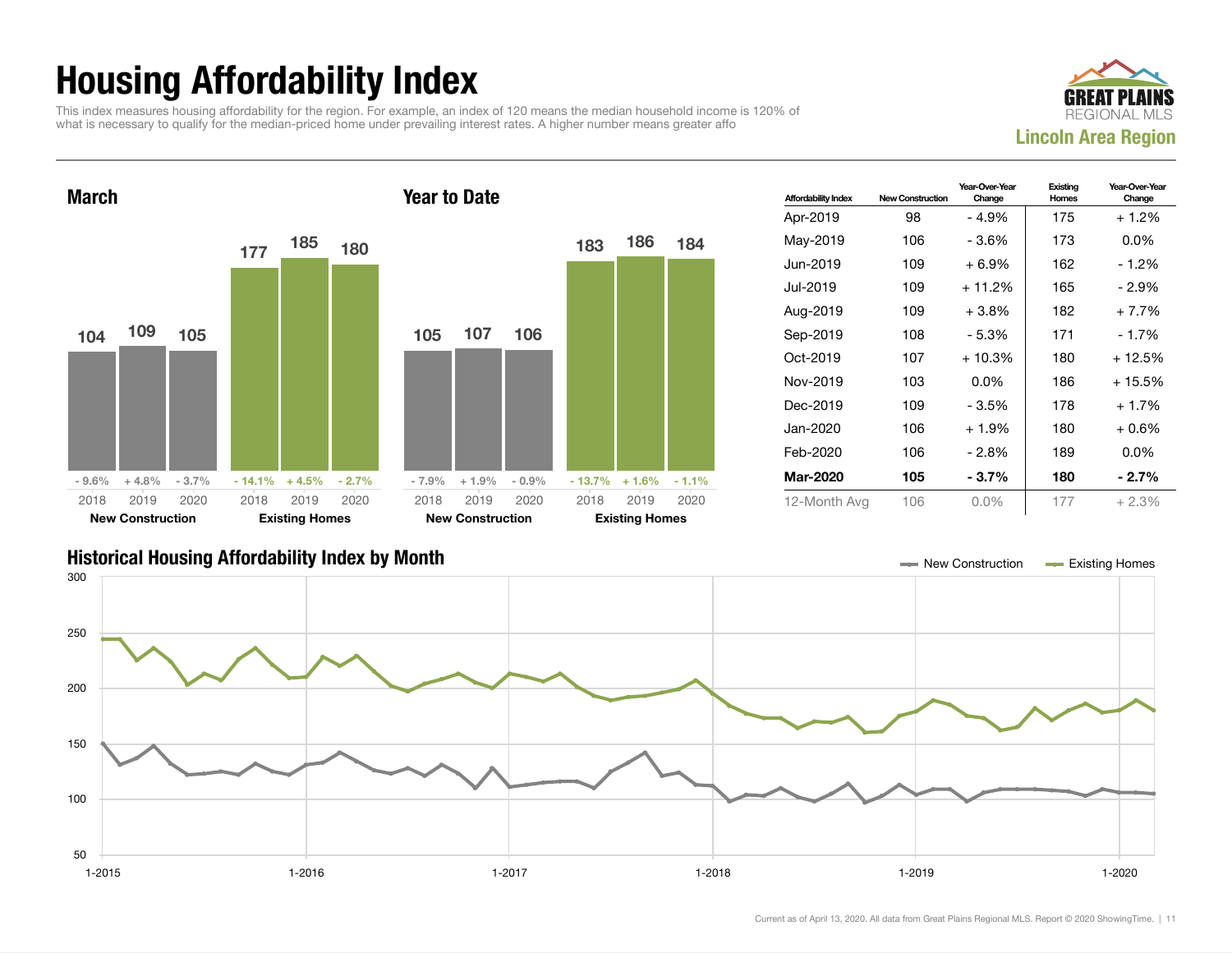#### Inventory of Homes for Sale

The number of properties available for sale in active status at the end of a given month.





#### Historical Inventory of Homes for Sale by Month New Construction Existing Homes

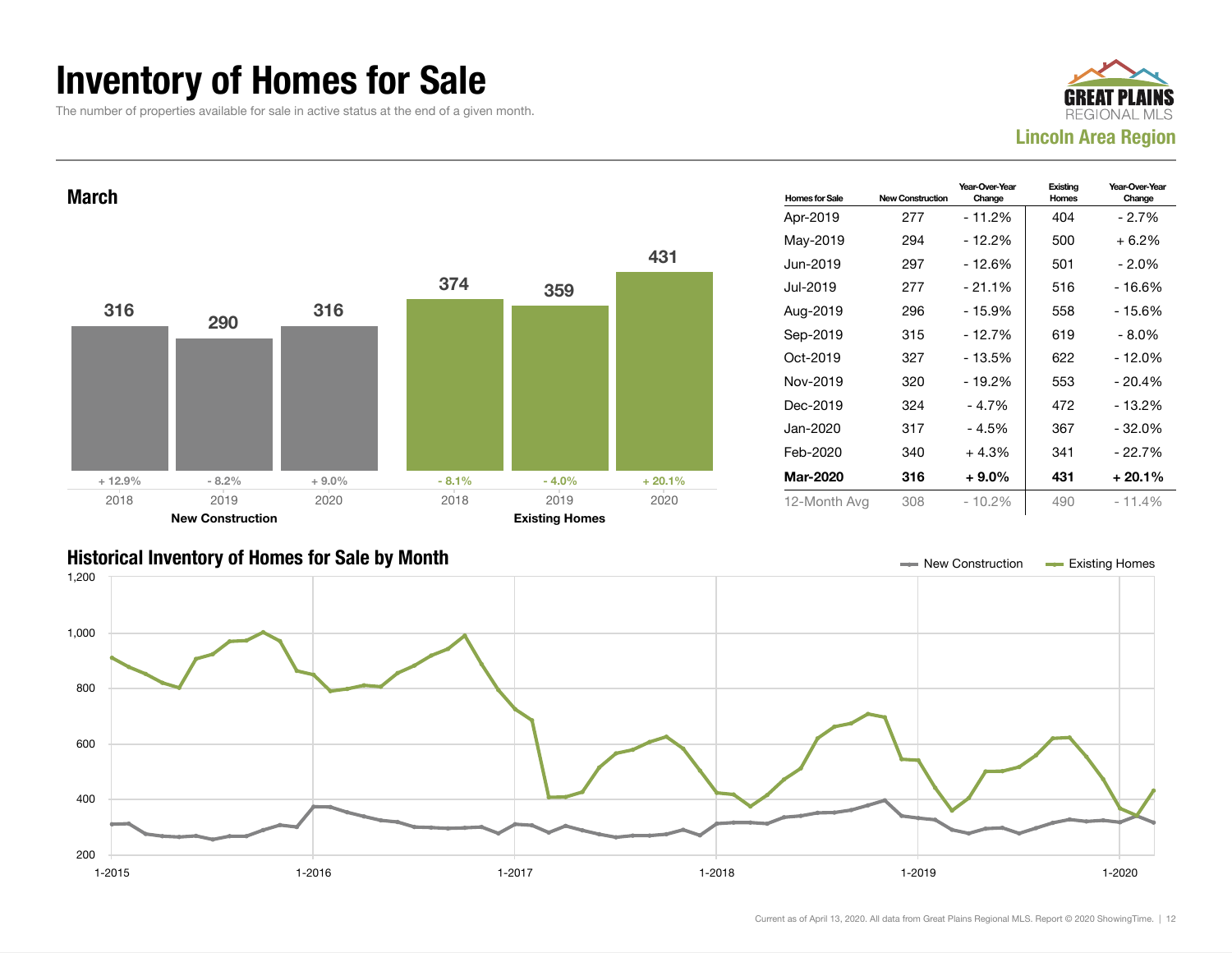## Months Supply of Inventory

The inventory of homes for sale at the end of a given month, divided by the average monthly pending sales from the last 12 months.





| <b>Months Supply</b> | <b>New Construction</b> | Year-Over-Year<br>Change | Existina<br>Homes | Year-Over-Year<br>Change |
|----------------------|-------------------------|--------------------------|-------------------|--------------------------|
| Apr-2019             | 4.3                     | $-20.4%$                 | 1.2               | - 7.7%                   |
| May-2019             | 4.7                     | $-17.5%$                 | 1.5               | $0.0\%$                  |
| Jun-2019             | 4.9                     | $-14.0%$                 | 1.5               | - 6.3%                   |
| Jul-2019             | 4.8                     | $-15.8%$                 | 1.6               | $-20.0\%$                |
| Aug-2019             | 5.3                     | - 5.4%                   | 1.7               | $-19.0%$                 |
| Sep-2019             | 5.6                     | - 1.8%                   | 1.8               | $-14.3%$                 |
| Oct-2019             | 5.9                     | $0.0\%$                  | 1.8               | - 18.2%                  |
| Nov-2019             | 5.8                     | $-4.9%$                  | 1.6               | $-27.3%$                 |
| Dec-2019             | 6.0                     | $+15.4%$                 | 1.4               | - 17.6%                  |
| Jan-2020             | 6.1                     | $+24.5%$                 | 1.1               | - 35.3%                  |
| Feb-2020             | 6.3                     | $+28.6%$                 | 1.0               | - 28.6%                  |
| <b>Mar-2020</b>      | 5.8                     | $+28.9%$                 | 1.2               | $+9.1%$                  |
| 12-Month Avg*        | 5.5                     | $-0.1\%$                 | 1.5               | - 17.2%                  |

\* Months Supply for all properties from April 2019 through March 2020. This is not the average of the individual figures above.



Current as of April 13, 2020. All data from Great Plains Regional MLS. Report © 2020 ShowingTime. | 13